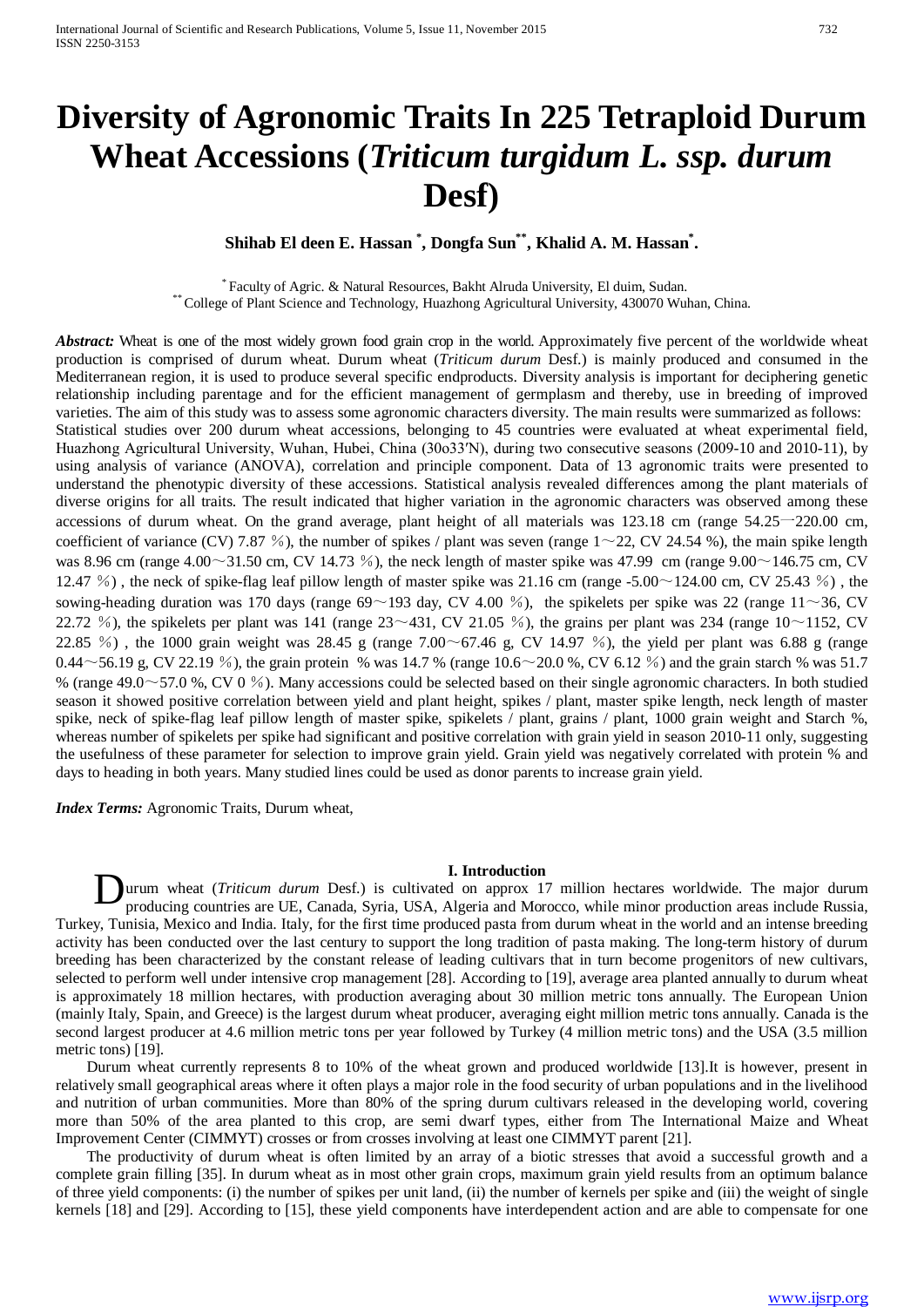another in order to stabilize yield as cultural or climatic condition changes. Most research shows that, yield increases to a plateau value dependent on the environmental conditions during crop growth [2]. The selection of adequate genotypes for a specific environment and good crop husbandry are, therefore, of paramount importance for maximizing yield. The number of culms formed depends on the factors including variety, growing conditions, and planting density. Under usual field conditions, a plant may produce a total of three culms in addition to the main shoot, although not all will necessarily produce grain [6]. In durum wheat, proteins are essential for quality, although, it has been shown that grain protein percentage alone does not necessarily determine pasta cooking quality [11] and [4], which is also strongly affected by the allelic composition for endosperm storage proteins, (gliadins and glutenins) largely influencing strength and elasticity of the dough for pasta processing [8]; [10]; [36] and [31]. The protein content of wheat grains may vary between 10% - 18% of the total dry matter whereas the amount of starch contained in a wheat grain may vary between 60% and 75% of the total dry weight of the grain [5].

The observations and results of the present study conducted on over 200 durum wheat accessions from 45 different countries was used to evaluate the accessions on the basis of their agronomic traits, this could assist in selecting the superior quality accessions for doing intensive wheat breeding programme.

#### **II. Materials and Methods**

# *Plant materials*

A total of 225 accessions of tetraploid species, durum wheat (*Triticum durum* Desf., 2n=4x=28, AABB) originated from various regions including 15 from north Africa, nine from south and east Africa, 50 from north America, 15 from south America, nine from Australia, 34 from Europe, 27 from The Fertile Crescent, 16 from west Asia, 19 from east Asia, 19 from south and central Asia and 12 from Former Soviet Union zone (Table 1) used in this study were kindly provided by Professor Junhua Peng, at the Wuhan Botanical Garden/Institute Chinese Academy of Sciences 430074,Wuhan, China.

#### *Field trails and traits evaluation*

Over 200 accessions of durum wheat were grown to evaluate diversity of some agronomic characters in wheat experimental field at the Huazhong Agricultural University, Wuhan, Hubei, China (30°33'N) over two consecutive cropping seasons 2009-10 to 2010-11 (first season 2009-10, second season 2010-11). Each accession material was planted in a row, the length of every row is 1m and spacing 20 cm, each row repeated three times. Sowing and harvesting for both seasons took place at the end of November and in the first half of June, respectively, field management was the same as field production. Occasional weed control and all other cultural practices were performed according to local practices. Days to heading was measured of about 50% of the plants. The data were collected on four randomly selected plants from each row for the 13 characters, viz. plant height, spikes/plant, length of master spike, neck length of master spike, neck of spike-flag leaf pillow Length of master spike (cm), spikelet/spike, spikelet/plant, grains/plant, 1000-grain weight, grain yield/plant, days to heading, grain protein content and grain starch content by using infratec 1241 grain analyzer. The means of the individual plant were utilized for statistical analysis. *Statistical analysis*

The computer software SAS (Statistical Analysis System) was used for all computations studies.

# **III. Results**

Performance and variance of agronomic traits of tetraploid durum wheat accessions is shown in Table (1).

# *Plant height*

The statistical analysis revealed a wide range of agronomic traits diversity in the studied durum wheat accessions. During 2009-10 the average plant height was 122.17 cm ranged from  $57.50 \sim 174.00$  cm, the coefficient of variation was 3.63 % however, in the second season the average plant height was  $124.27$  cm ranged from  $54.25 \sim 220.00$  cm, the coefficient of variation was 10.41 % (Table 1). The combined analysis for the plant height data for the two seasons is shown in Table (1). The average of plant height was 123.18cm ranged from 54.25~ 123.18 cm, the coefficient of variation was 7.87 %. The coefficient of variation explained that there was not a wide range of variance in plant height of tetraploid durum wheat accessions tested.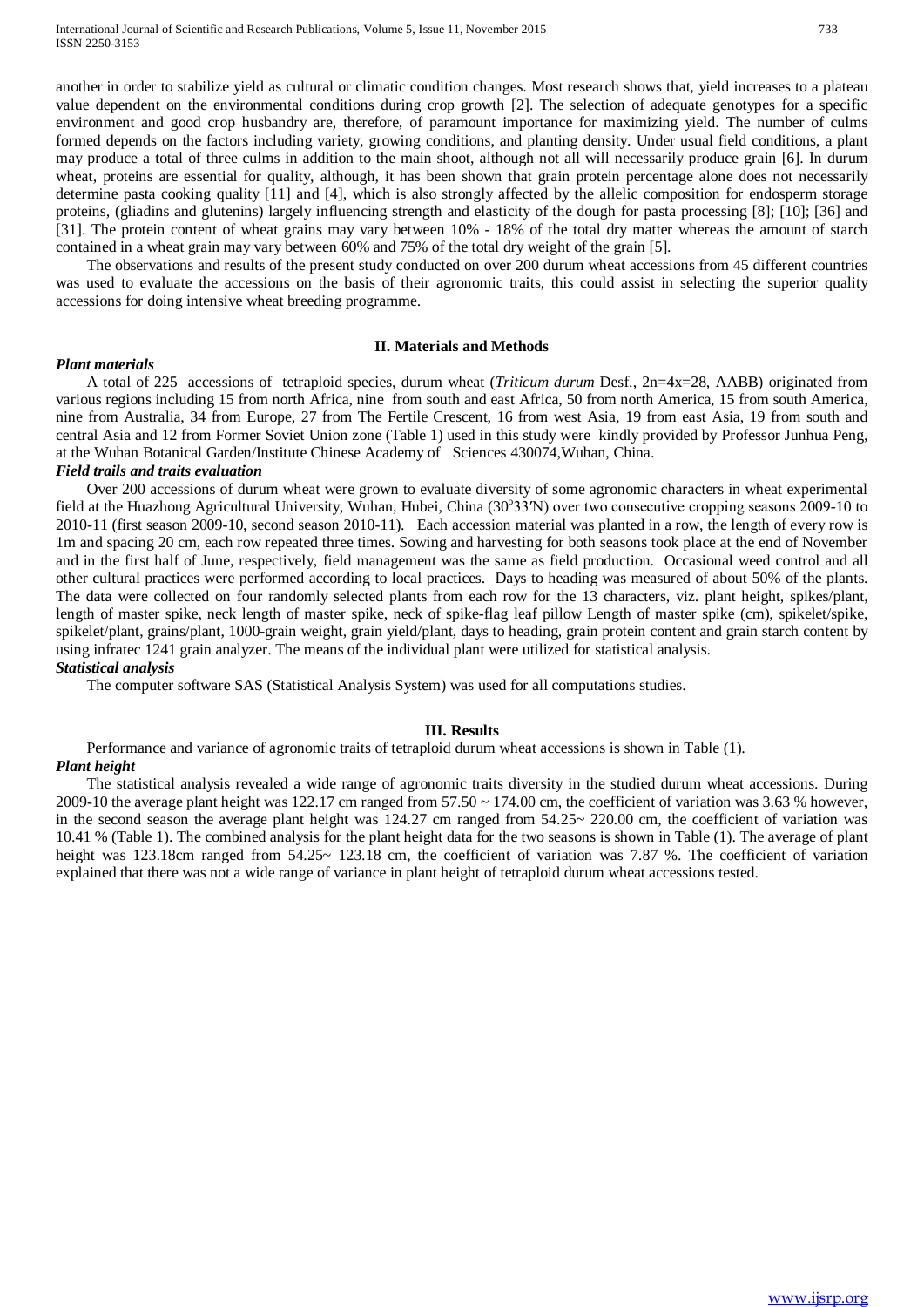

Fig. 1. Plant height frequency distribution of some tetraploid durum wheat accessions.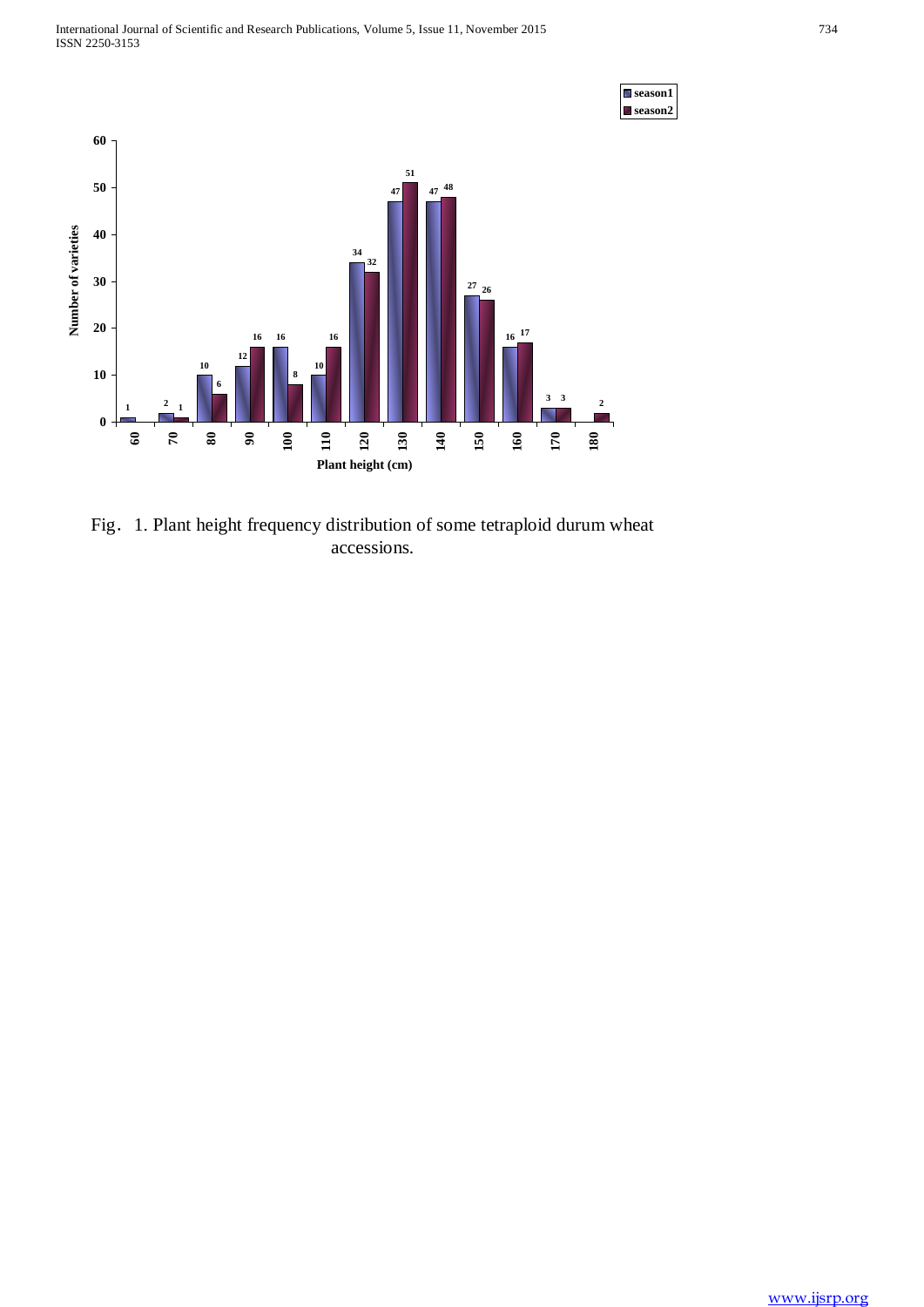| Parameters Of<br>Index |                     | Plant<br>Height<br>(cm) | <b>Spikes</b><br>/plant | Master<br>spike length<br>(cm) | Neck<br>length<br>Of<br>master<br>spike<br>(cm) | Neck of<br>spike-flag<br>leaf pillow<br>Length of<br>master spike<br>(cm) | Spikelet<br>/spike | Spikelet<br>/plant | Grain<br>/plant | 1000<br>grain<br>weight<br>(g) | Yield<br>/plant<br>(g) | Days to<br>heading | Protein<br>%     | Starch<br>$\%$   |
|------------------------|---------------------|-------------------------|-------------------------|--------------------------------|-------------------------------------------------|---------------------------------------------------------------------------|--------------------|--------------------|-----------------|--------------------------------|------------------------|--------------------|------------------|------------------|
| Min                    | Season1             | 57.50                   | $\overline{2}$          | 4.00                           | 17.00                                           | $-5.00$                                                                   | 13                 | 40                 | 36              | 7.50                           | 0.50                   | 69                 | 10.9             | 49.0             |
| Max                    | Season <sub>2</sub> | 54.25                   | 1                       | 4.88                           | 9.00                                            | $-4.25$                                                                   | 11                 | 23                 | 10              | 7.00                           | 0.44                   | 105                | 10.6             | 49.2             |
|                        | combined            | 54.25                   | 1                       | 4.00                           | 9.00                                            | $-5.00$                                                                   | 11                 | 23                 | 10              | 7.00                           | 0.44                   | 69                 | 10.6             | 49.0             |
|                        | Season1             | 174.00                  | 20                      | 23.00                          | 75.00                                           | 41.00                                                                     | 36                 | 380                | 678             | 67.46                          | 20.57                  | 193                | 20.0             | 55.1             |
| $\mathbf X$            | Season <sub>2</sub> | 220.00                  | 22                      | 31.50                          | 146.75                                          | 124.00                                                                    | 32                 | 431                | 1152            | 65.89                          | 56.19                  | 184                | 20.0             | 57.0             |
|                        | combined            | 220.00                  | 22                      | 31.50                          | 146.75                                          | 124.00                                                                    | 36                 | 431                | 1152            | 67.46                          | 56.19                  | 193                | 20.0             | 57.0             |
|                        | Season1             | 122.17                  | $\tau$                  | 9.13                           | 46.76                                           | 19.82                                                                     | 23                 | 141                | 221             | 23.60                          | 5.30                   | 175                | 15.6             | 50.6             |
| <b>STDEV</b>           | Season <sub>2</sub> | 124.27                  | $\tau$                  | 8.78                           | 49.20                                           | 22.50                                                                     | 21                 | 141                | 246             | 33.30                          | 8.46                   | 164                | 13.9             | 52.8             |
|                        | combined            | 123.18                  | 7                       | 8.96                           | 47.99                                           | 21.16                                                                     | 22                 | 141                | 234             | 28.45                          | 6.88                   | 170                | 14.7             | 51.7             |
|                        | Season1             | 22.38                   | 2.88                    | 1.95                           | 9.21                                            | 7.26                                                                      | 8.82               | 58.33              | 105.76          | 6.49                           | 2.88                   | 10.30              | 1.38             | 0.80             |
| CV(%)                  | Season <sub>2</sub> | 23.50                   | 3.04                    | 2.38                           | 11.28                                           | 9.87                                                                      | 2.65               | 56.91              | 118.86          | 8.62                           | 4.90                   | 16.46              | 1.53             | 1.57             |
|                        | combined            | 22.96                   | 2.97                    | 2.18                           | 10.37                                           | 8.77                                                                      | 6.60               | 57.60              | 113.14          | 9.04                           | 4.32                   | 14.89              | 1.68             | 1.67             |
|                        | Season1             | 3.63                    | 15.21                   | 6.32                           | 7.29                                            | 15.77                                                                     | 29.59              | 14.72              | 15.02           | 14.91                          | 22.54                  | 4.50               | $\boldsymbol{0}$ | 2.29             |
|                        | Season2             | 10.41                   | 29.93                   | 20.20                          | 15.75                                           | 30.71                                                                     | 8.96               | 25.66              | 27.19           | 14.55                          | 20.78                  | 3.35               | 7.62             | 4.27             |
|                        | combined            | 7.87                    | 24.54                   | 14.73                          | 12.47                                           | 25.43                                                                     | 22.72              | 21.05              | 22.85           | 14.97                          | 22.19                  | 4.00               | 6.12             | $\boldsymbol{0}$ |

**Table 1. Performance and variance of agronomic traits of tetraploid durum wheat accessions**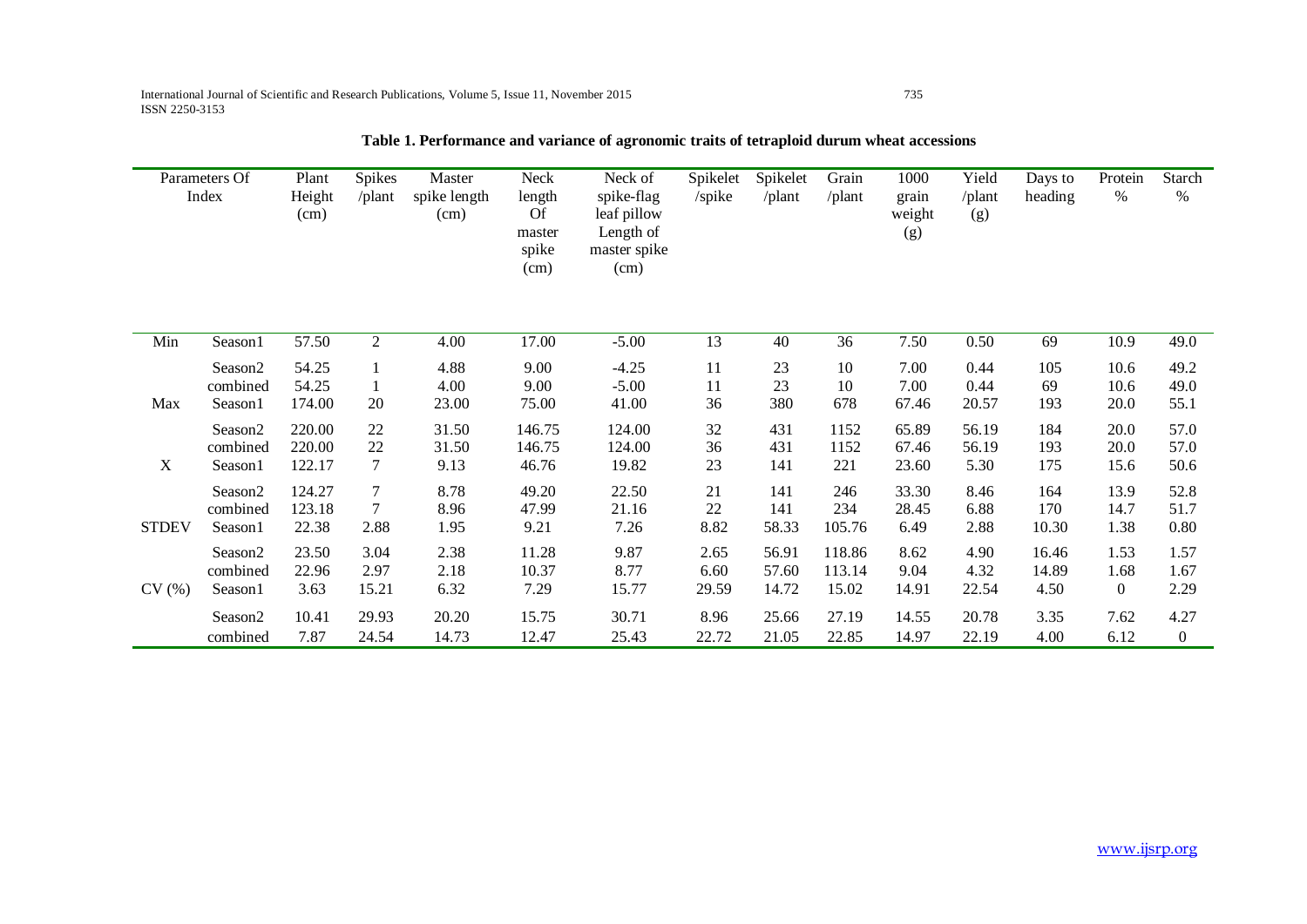International Journal of Scientific and Research Publications, Volume 5, Issue 11, November 2015 736 ISSN 2250-3153

The dwarf or semi-dwarf (90 cm plant height) accessions in the first and second seasons were only 41, accounting for 18.2 % and 31 accounting for 13.8 % of the total materials, respectively (Figure 1). About 184 accessions showed plant height above 100 cm, accounting for 81.8% and 194 accessions accounting for 86.2% of the total materials for the first and second seasons, respectively. Among which the plant height more than 160cm was obtained by three accessions in the first season and five in the second one. Generally, it could be concluded that most of durum wheat accessions tested were high stalk varieties.

#### *Spikes per plant*

It showed that the average of spikes per plant in the first season was seven ranged from  $2 \sim 20$  with coefficient of variation 15.21 %, whereas the same average seven ranged from  $1 \sim 22$  with coefficient of variation 29.93 % was obtained in the second season (table 1). The combined analysis for spikes per plant for the two season displayed seven as an average, ranged from  $1 \sim 22$  and coefficient of variation 24.54 %. The coefficients of variation explained that there was a range of variance in spikes per plant of tetraploid durum wheat accessions tested. The most frequent number of spikes per plant in the first season was five, obtained by 46 lines accounting for 20.4 % while in the second season was seven, obtained by 52 lines accounting for 23.1 %. The materials that obtained number of spikes per plant above seven were up to 80, accounting for 35.6 % and 93 accounting for 41.3 % of the total material for the first and second season, respectively. The number of spikes per plant more than 15 was obtained by four lines in the first season however 19 spikes per plant was the maximum in the second season which obtained by two lines (Figure 2).





#### *The main spike length (cm)*

The main spike length were 9.13, 8.78 and 8.96 cm on an average, ranged from  $4.00 \approx 23.00$ ,  $4.88 \approx 31.50$  and 4.00~31.50 cm, while the coefficient of variation is 6.32, 20.20 and 14.73 % in the first season, the second season and combined analysis, respectively. The spike length of 134 accessions in the first season is below 10 cm, occupying about 60 % of the total number of materials, whereas 176 lines in the second season were obtained less than 10cm spike length, occupying about 78.2 % (Figure 3). This result revealed that most tetraploid durum wheat accessions tested had main spike length less than 10 cm.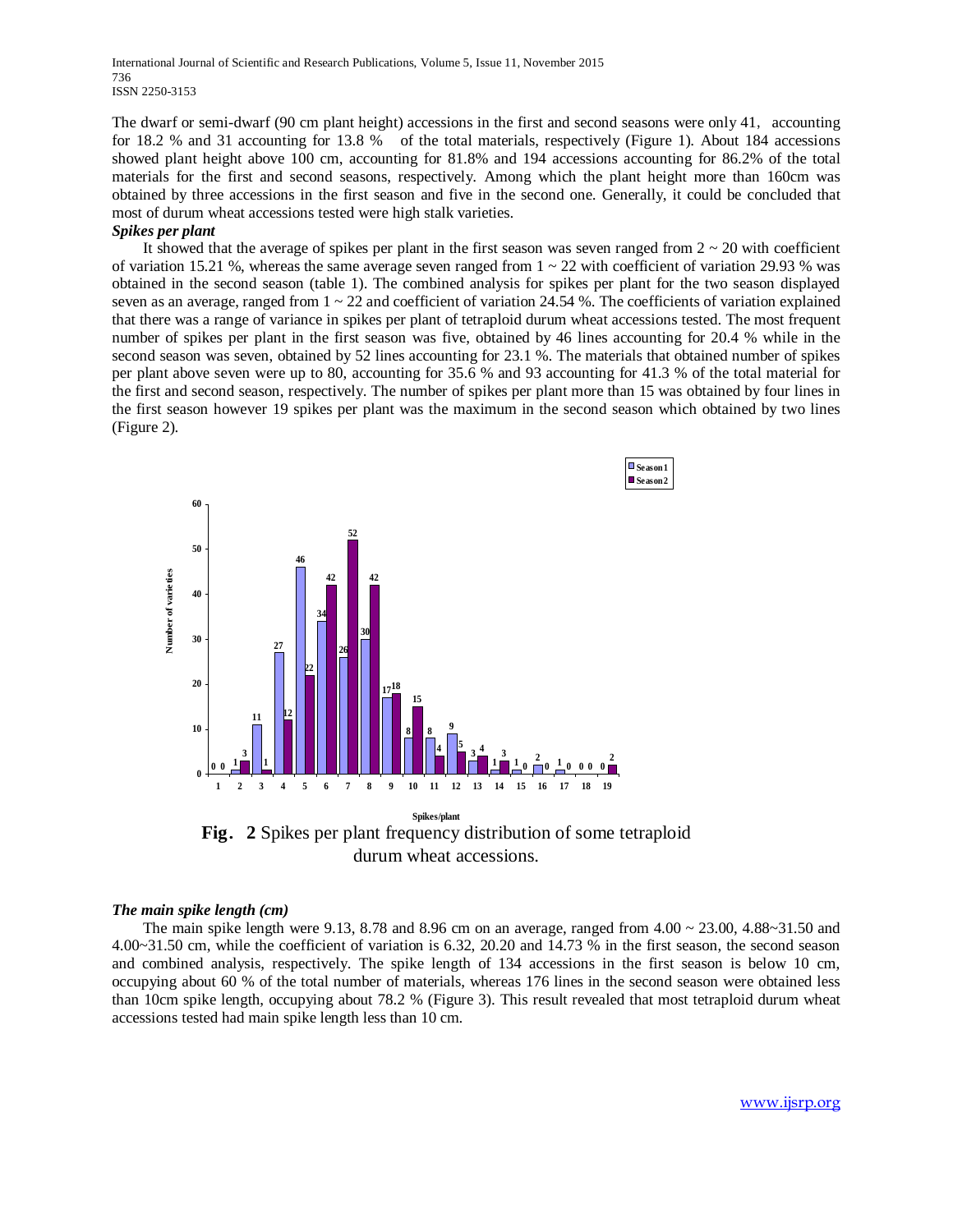

■season1

**Fig**.**3.** Spike length frequency distribution of some tetraploid durum wheat accessions.

# *Neck length of master spike (cm)*

Main spike neck internodes' length in season (1) was 46.76 cm on average, ranged from17.0 to 75.0 cm, the coefficient of variation was 7.29 %. For the second season main spike neck internodes' length was 49.20 cm on average, ranged from 9.00 to 146.75 cm, the coefficient of variation was 15.75 %. The combined analysis for neck length of master spike for the two seasons was shown in Table (1). The average of neck length of master spike was 47.99 cm ranged from 9.00~ 146.75 cm, the coefficient of variation was 12.47 %. Figure 4 showed that 173 and 186 accessions of main spike neck internodes' length was more than 40 cm, accounting for the 76.9 and 82.7 % of tested materials in the first and the second season, respectively. This result indicated that most materials had long main spike neck internodes. **season1** ■ season2



**Fig**.**4.** Neck length of master spike frequency distribution of some tetraploid durum wheat accessions.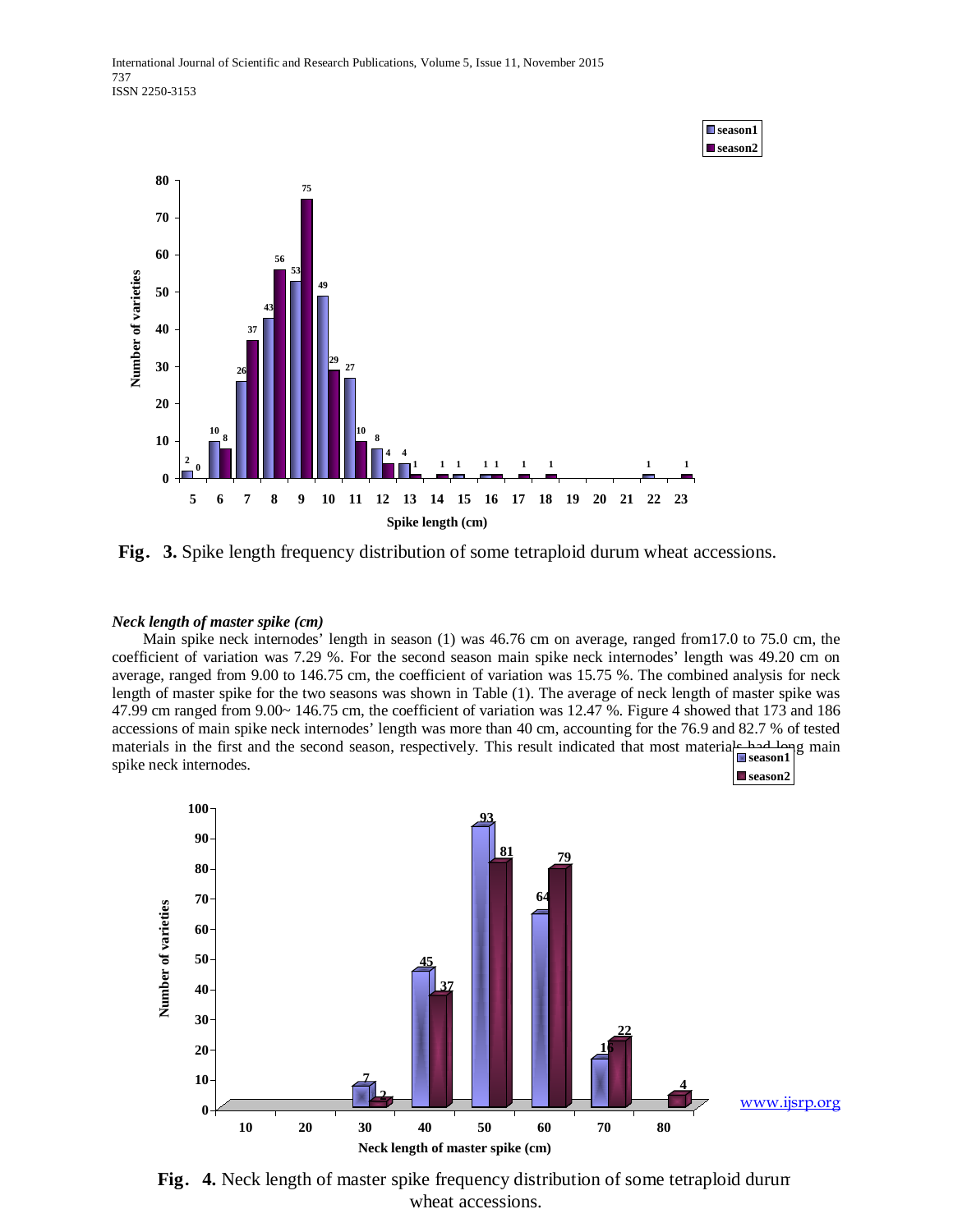International Journal of Scientific and Research Publications, Volume 5, Issue 11, November 2015 738 ISSN 2250-3153

#### *Neck of spike-flag leaf pillow Length of master spike (cm)*

Main spike neck to flag leaf pillow distance ranges from -5.00 to 41.00 cm, 19.82 cm on average, the coefficient of variation was 15.77 %, in the first season. In the second season main spike neck to flag leaf pillow distance ranges from  $-4.25 \sim 124.00$  cm, 22.50 cm on average and the coefficient of variation was 30.71 %. While the combined analysis for main spike neck to flag leaf pillow distance data for the two season in Table (1) displayed 21.16 cm as an average ranged from  $-5.00 \approx 124.00$  cm and coefficient of variation 25.43 %. Figure 5 showed that 172 and 179 accessions, main spike neck to flag leaf distance was above 20.00 cm, accounting for 76.4 and 79.6 % of the total in the first and the second season, respectively indicating that the main spike neck to flag leaf pillow distance of most tetraploid durum wheat accessions tested was long.



**Fig**.**5.** Neck of spike-flag leaf pillow length of master spike frequency distribution of some tetraploid durum wheat accessions.

#### *Days to heading*

The period from sowing to heading is shown in table (1). In connection with first season the average was 175 days ranged from 69 ~ 193 days, the coefficient of variation was 4.50 %. Concerning the second season the average was 164 days ranged from 105  $\sim$  184 days, the coefficient of variation was 3.35 %. Of the combined analysis the average was 170 days ranged from  $69 \sim 193$  days; the coefficient of variation was 4.00 %. Only one accession was precocious (< 170 days) in the first season while 24 materials were precocious in the second season. The majority of tested materials were Late-maturing (> 170 d) type, in season one Almost 100 % were Late-maturing type, whereas 89.3 % of tested materials were Late-maturing in second season (Figure 6).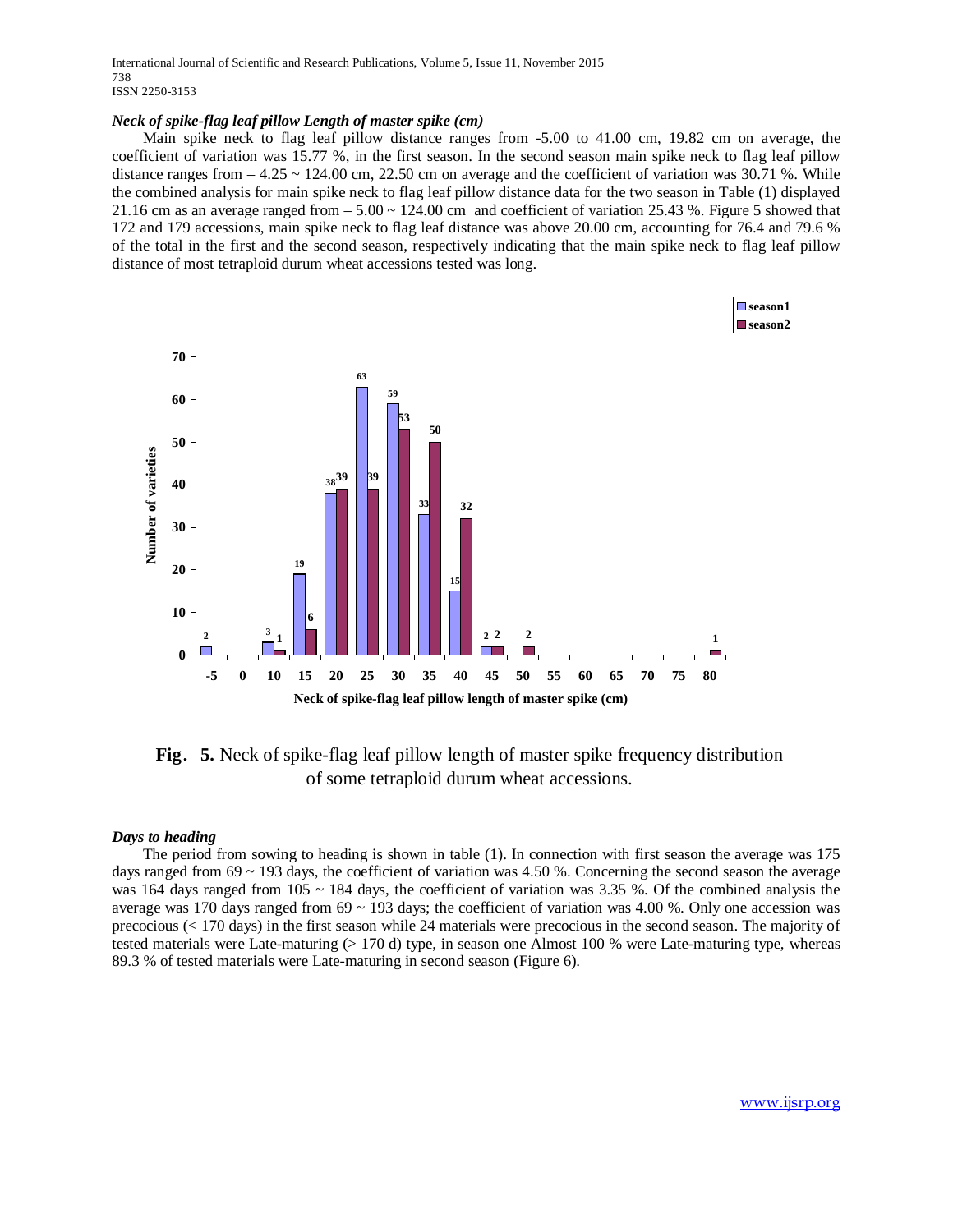

**Fig**.**6.** Sowing-heading duration frequency distribution of some tetraploid durum wheat accessions.

# *Spikelet per spike*

In the first season the average of spikelet per spike was 23 ranged from  $13 \sim 36$ , the coefficient of variation was 29.59 % however, in the second season the average of spikelet per spike was 21 ranged from  $11 \sim 32$ , the coefficient of variation is 8.96 % (Table 1). The combined analysis for the spikelet per spike data for the two seasons is shown in table (1). The average was 22 ranged from  $11 \sim 36$ , the coefficient of variation is 22.72 %. The most frequent number of spikelet per spike in the first season was (25) which obtained by 132 lines accounting for 58.7 % while in the second season the same number of spikelet per spike (25) was obtained by 162 lines accounting for 72 %. No lines obtained more than (35) spikelet per spike in the second season as two lines obtained in first season (Figure 7). **season1**



**Fig**.**7.** Spikelet per spike frequency distribution of some tetraploid durum wheat accessions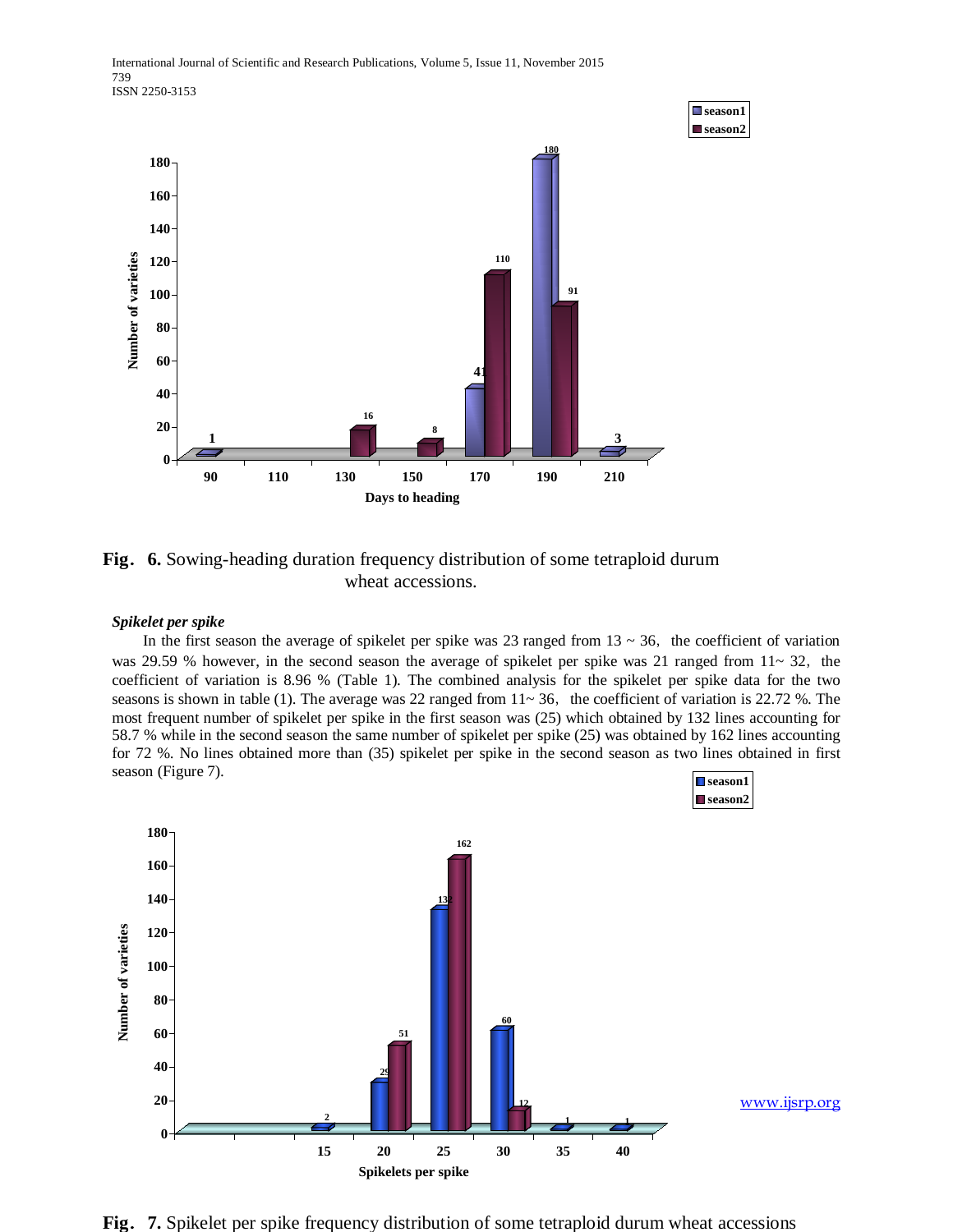International Journal of Scientific and Research Publications, Volume 5, Issue 11, November 2015 740 ISSN 2250-3153

# *Spikelet per plant*

Spikelet per plant in season (1) was 141 on average, ranged from  $40 \sim 380$ , the coefficient of variation was 14.72%. For the second season spikelet per plant was 141on average, ranged from  $23 \sim 431$ , the coefficient of variation was 25.66 % (Table 1). The combined analysis for spikelet per plant for the two seasons was shown in Table (1). The average of spikelet per plant was 141 ranged from  $23 \sim 431$ , the coefficient of variation was 21.05 %. The most frequent number of spikelet per plant in both seasons was (150~250) which obtained by 160 and 178 lines accounting for 71.1 and 79.1 % in the first and second seasons, respectively. Nine and six lines only obtained more than 300 spikelets per plant in the first and second seasons, respectively (Figure 8).



**Fig**.**8.** Spikelet per plant frequency distribution of some tetraploid durum wheat accessions

# *Grains per plant*

The average number of grains per plant in the first and second season was 221 and 246, ranged from  $36 \sim 678$ and  $10 \sim 1152$ . The coefficient of variation was 15.02 and 27.19 %, respectively (Table 1). The combined analysis for grain per plant for the two seasons is shown in Table (1). The average of grain per plant was 234 ranged from 10 to1152, the coefficient of variation was 22.85 %. The most frequent number of grain per plant in both seasons was (150~300), which obtained by 154 and 174 lines accounting for 68.4 and 77.3 % in the first and second seasons, respectively. 42 and 45 lines only obtained more than 300 grain per plant accounting for 18.7 and 20 % in the first and second seasons, respectively (Figure 9).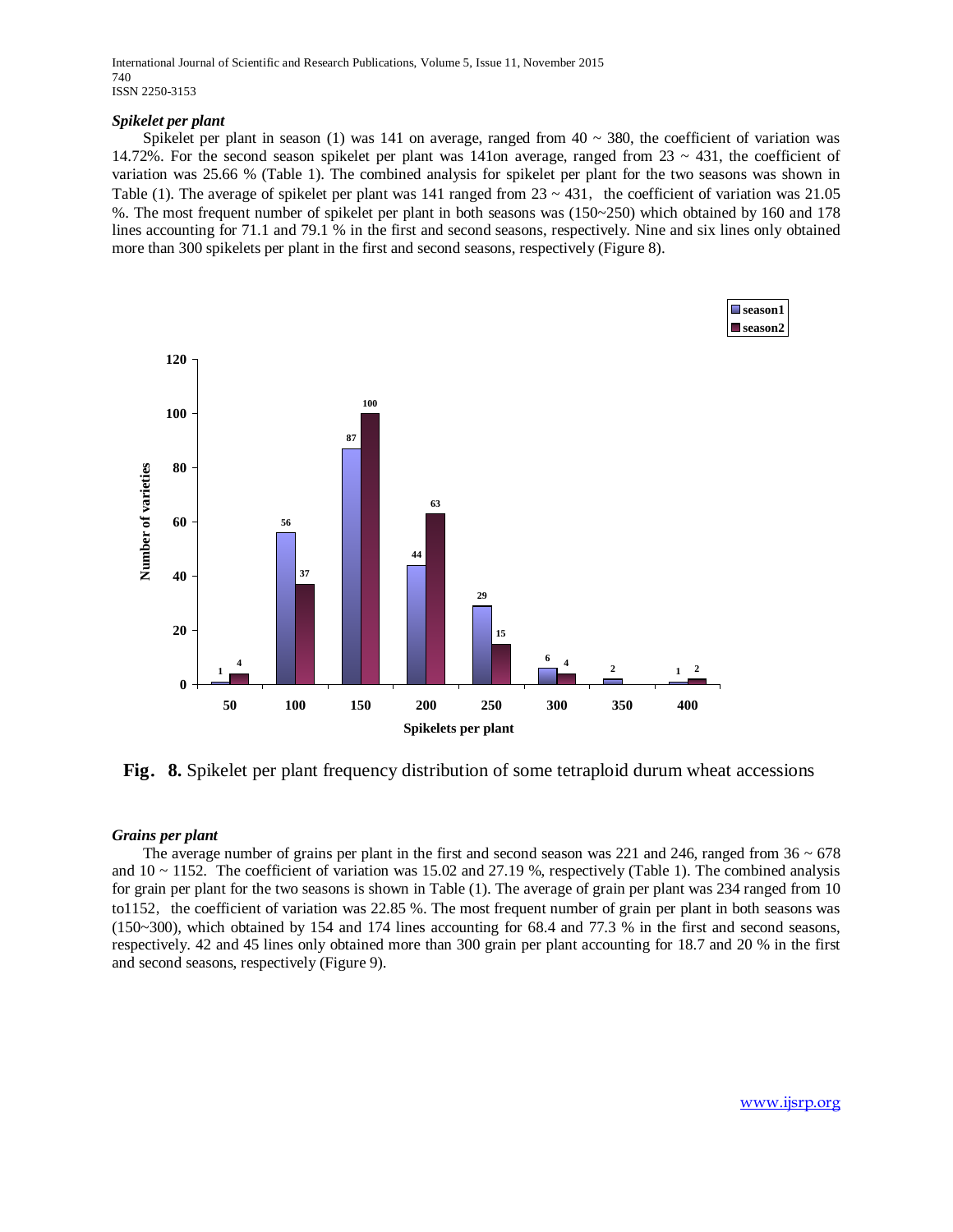



# *1000 grain weight (g)*

1000 Grain weight was 23.60, 33.30 and 28.45 g on average, ranged from 7.50~67.46, 7.00~65.89 and 7.00~67.46 g with coefficient of variation 14.91, 14.55 and 14.97 % for first season, second season and combined analysis, respectively. The most frequent 1000-Grain weight in season (1) was (20~30 g) which obtained by 179 lines accounting for 79.6 %, whereas in season (2) was (30~45 g) which obtained by 185 lines accounting for 82.2 % of total materials tested (Figure 10). No line in the first season obtained more than 45 g as 1000 Grain weight, while there were 11 lines in the second season obtained more than 45 g as 1000 Grain weight (Figure 10).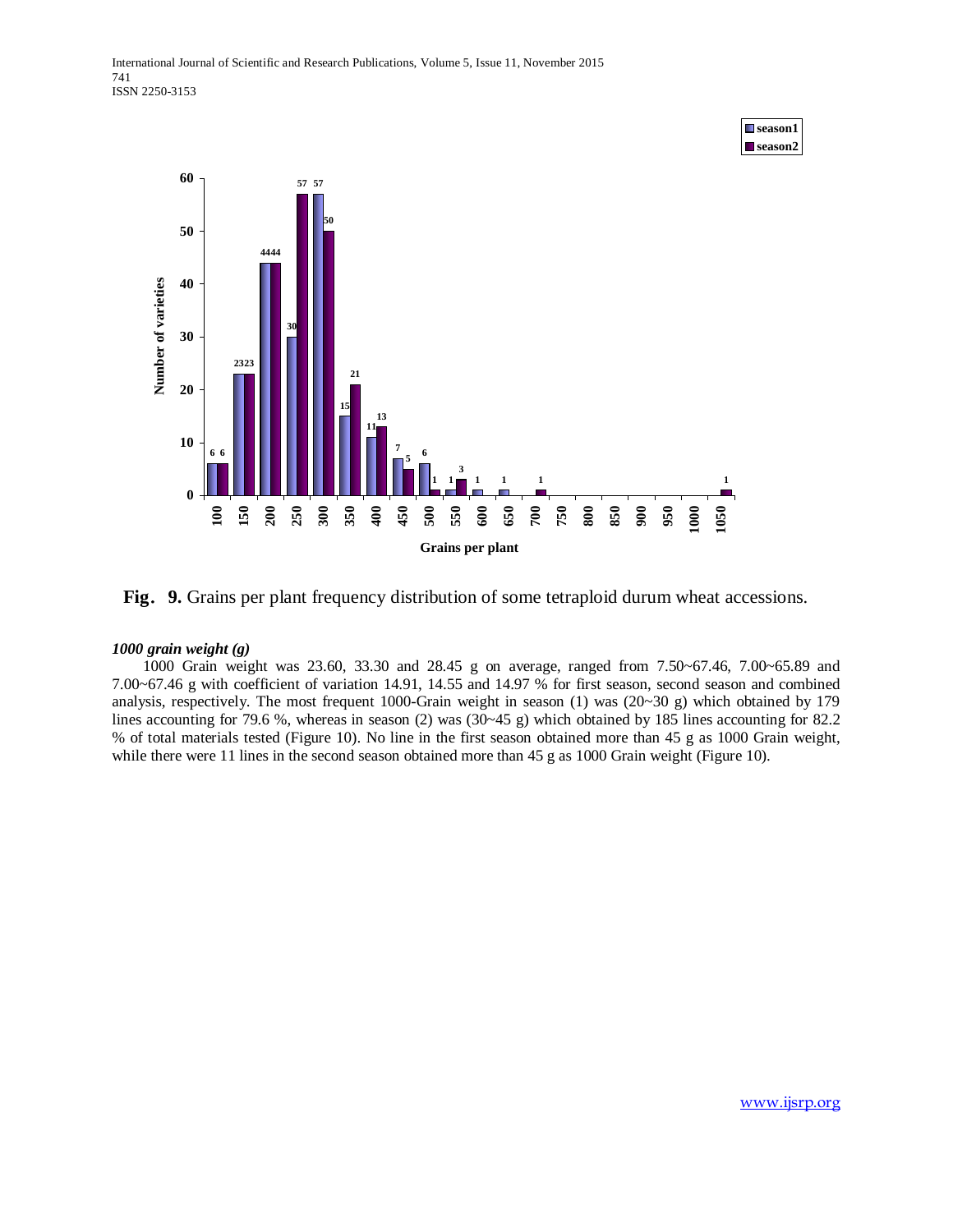

**Fig**.**10.** 1000 grain weight frequency distribution of some tetraploid durum wheat accessions.

# *Yield per plant (g)*

In the first season the average of plant yield (g) was  $5.30$  g ranged from  $0.50 \sim 20.57$  g, the coefficient of variation was 22.54 %, however, in the second season the average of yield per plant was 8.46 g ranged from 0.44~56.19 g, the coefficient of variation was 20.78 % (Table 1). The combined analysis for the plant yield data for the two seasons is shown in Table (1). The average of plant yield was 6.88 g ranged from 0.44~56.19 g, the coefficient of variation was 22.19 %. Figure 11 shows that there were 169 lines accounting for 75.1 % of total materials tested obtained yield per plant ranged from  $4 \sim 8g$  in the first season, while 140 lines accounting for 62.2 % obtained yield per plant ranged from 6 ~ 10g in the second season. No line in the first season obtained more than 16 g as yield per plant, while there were seven lines in the second season obtained more than 16 g as yield per plant (Figure 11).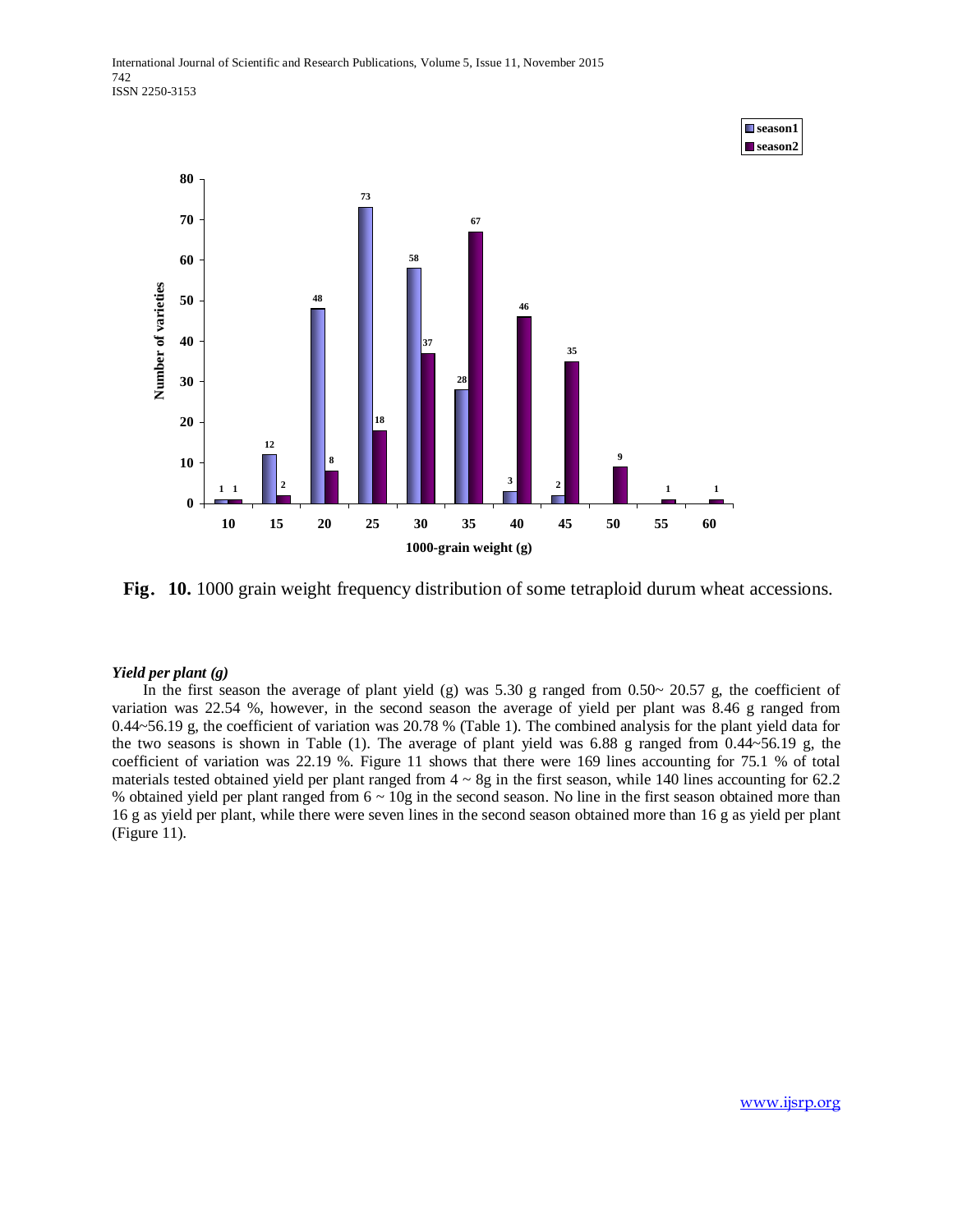

■season1

**Fig**.**11.** Yield per plant frequency distribution of some tetraploid durum wheat accessions.

# *Grain Protein %*

From table (1) grain protein % was 15.6, 13.9 and 14.7 % on average, ranged from 10.9~ 20.0, 10.6~20.0 and 10.6~20.0 % with coefficient of variation 0, 7.62 and 6.12 % for first season, second season and combined analysis, respectively. Figure 12 showed that there were 169 lines accounting for 75.1 % of total materials tested obtained grain protein ranged from 15 to 17 % in the first season; also only 23 lines accounting for 10.2 % of total accessions tested obtained Grain protein less than 15 %, while 33 lines accounting for 14.7 % obtained grain protein more than 17 %. In the second season the most frequent grain protein % was 13 to 16 % which obtained by 183 lines accounting for 81.3 % of total accessions tested, only 22 lines accounting for 9.8 % of total materials tested obtained grain protein less than 13 %, while 20 lines accounting for 8.9 % obtained grain protein more than 16 %.



**Fig**.**12.** Grain protein % frequency distribution of some tetraploid durum wheat accessions.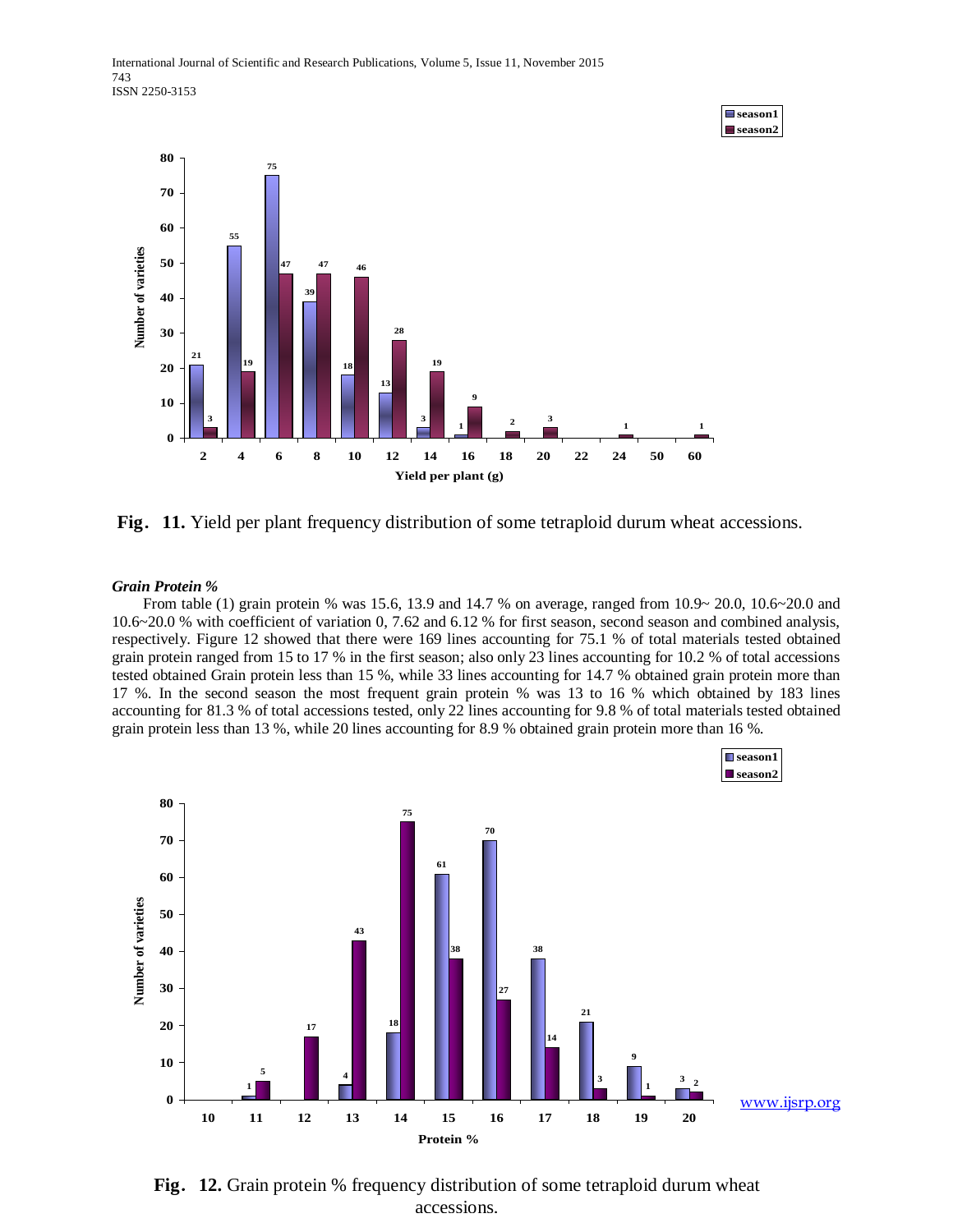International Journal of Scientific and Research Publications, Volume 5, Issue 11, November 2015 744 ISSN 2250-3153

#### *Grain Starch %*

From table (1) grain starch % was 50.6, 52.8 and 51.7 % on average, ranged from  $49.0 \sim 55.1$ ,  $49.2 \sim 57.0$  and 49.0~57.0 % with coefficient of variation 2.29, 4.27 and 0 % for first season, second season and combined analysis, respectively. Figure 13 showed that the most frequent grain starch % in the first season was  $50 \sim 51$  % which obtained by 178 lines accounting for 79.1 % of total accessions studied, while in the second season 102 lines accounting for 45.3 % obtained grain starch %  $52 \approx 53$  %.  $50 \approx 51$  and  $54 \approx 55$  grain starch % were obtained equally by 57 lines accounting for 25.3 % of total materials tested for each one. This finding explained that there was not a wide range of variance in grain starch % of tetraploid durum wheat accessions tested.



**Fig**.**13.** Grain starch % frequency distribution of some tetraploid durum wheat accessions.

# *Association between grain yield and other traits*

Simple correlations were computed between grain yield and other traits of the 225 genotypes for each sowing date across the two seasons. Grain yield in both years was significant positively correlated with plant height, spikes/plant, length of spike, peduncle length, and neck of spike-flag leaf pillow Length , spikelet/plant, grain/plant, 1000 grain weight and Starch %. Therefore, increases in every trait mentioned above, will result in increases in grain yield (table2). Grain yield in second season was positive correlated with Spikelet / spike, while it was significant and negative in the first season. Grain yield was in both seasons negatively correlated with protein % and days to heading. It could be concluded that by increasing protein % and days to heading, grain yield decreases and reverse (table2).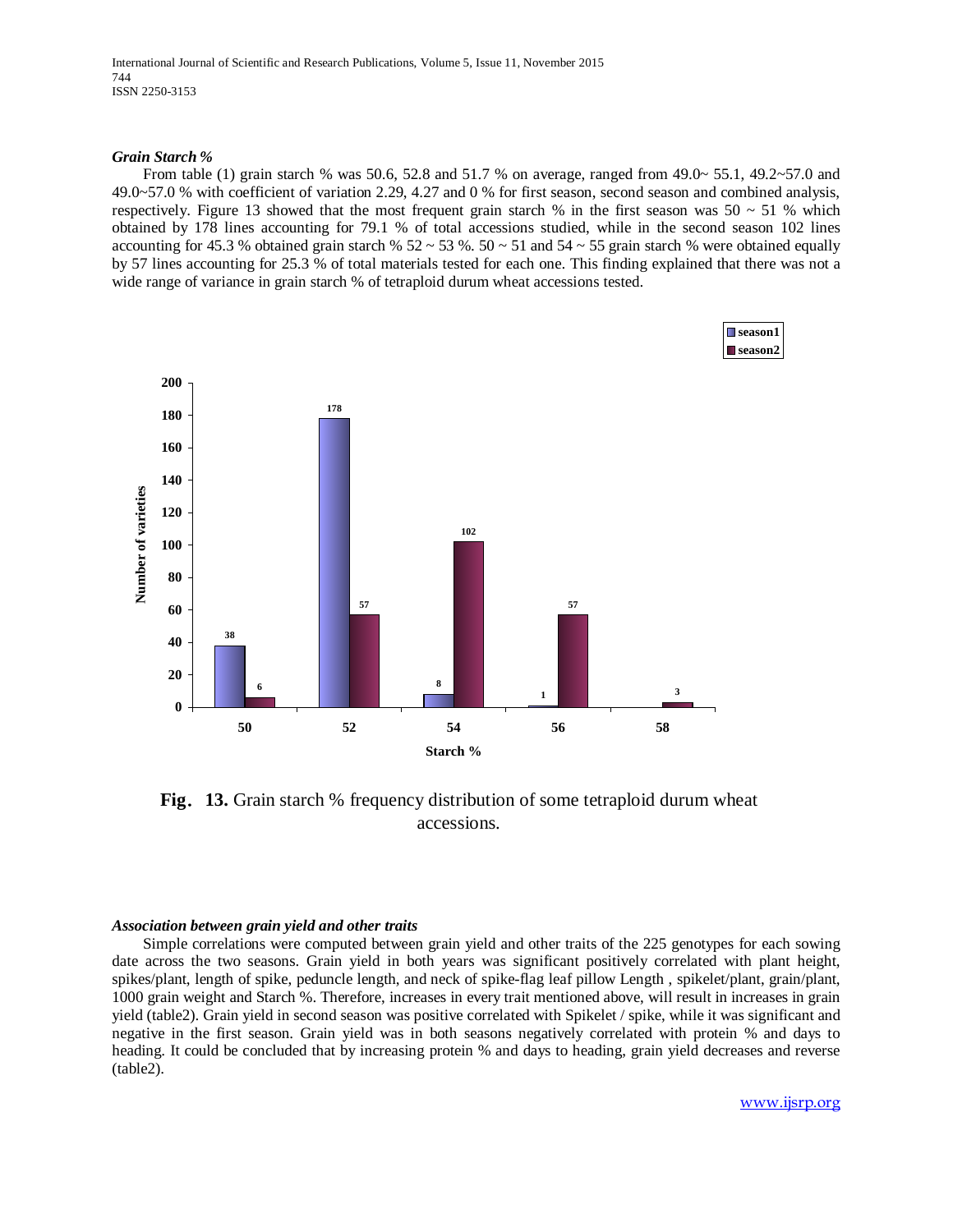|                                                            | Grain yield $/$ plant (g) |            |  |
|------------------------------------------------------------|---------------------------|------------|--|
|                                                            | Season 1                  | Season 2   |  |
| Plant height(cm)                                           | $0.116**$                 | $0.134***$ |  |
| Spikes/plant                                               | $0.570***$                | $0.623***$ |  |
| Master spike length (cm)                                   | $0.216***$                | 0.043      |  |
| Neck length Of master spike (cm)                           | $0.208***$                | $0.191***$ |  |
| Neck of spike-flag leaf pillow length of master spike (cm) | $0.290***$                | $0.246***$ |  |
| Spikelet/spike                                             | $-0.056$                  | 0.051      |  |
| Spikelet/plant                                             | $0.570***$                | $0.636***$ |  |
| Grain/plant                                                | $0.863***$                | $0.845***$ |  |
| 1000 $grain$ weight $(g)$                                  | $0.504***$                | $0.457***$ |  |
| Protein %                                                  | $-0.236***$               | $-0.099*$  |  |
| Starch %                                                   | $0.083*$                  | 0.062      |  |
| Days to heading                                            | $-0.099*$                 | $-0.065*$  |  |

# **Table 2. Correlation coefficients of grain yield per plant of 225 tetraploid durum wheat accessions with 12 deferent traits under tow seasons.**

#### **IV. Discussions**

Genetic diversity, relatedness and structure of parental germplasm are important for breeders to design strategy in breeding programme. Diversity analysis is important for deciphering genetic relationship including parentage and for the efficient management of germplasm and thereby, use in breeding of improved varieties. Establishing the identity of crop variety using diversity study has assumed greater importance for protecting plant breeders and farmers rights. In the present study, diversity of agronomic characters was analyzed in the 225 durum wheat genotypes which were planted over two seasons to explore the availability of superior genetic resources for wheat breeding and provided reference to study the genetic diversity, germplasm resource, and genetics and breeding of wheat. There were wide ranges of agronomic characters variation among 225 durum wheat accessions for the thirteen characters as shown by the coefficients of variation values (Table 1). In the first year of investigation the coefficient of variation was highest for spikelet per main spike followed by yield per plant. Protein % had a lowest value followed by starch %, Plant height, days to heading, main spike length and neck length of master spike. Spikelet per plant, 1000 seed weight, grains per plant, number of spike per plant and neck of spike-flag leaf pillow length showed moderate values for the coefficient of variation. In the second season the highest coefficient of variation had a neck of spike-flag leaf pillow length followed by spike per plant, grains per plant, spikelet per plant, spike length and yield per plant while the days to heading had a lowest value followed by starch %, protein % and spikelet per main spike. Plant height, 1000 grain weight and main spike length and neck length of master spike showed moderate values for the coefficient of variation (Table 1). Almost, all the characters except protein and starch % considered showed range of differences among the evaluated genotypes indicating the presence of adequate variability (Table 1). [34] evaluated 1,223 entries of durum wheat accessions in Ethiopia for agro-morphological characters and reported a high degree of variation in their accessions. Overall means, minimum and maximum values for the quantitative characters measured on 225 genotypes showed that the plant height ranged between 54.25 and 220.00 cm, with a mean value of 123.18 cm.

This is a typical feature of genotypes, which excel in capacity to support panicle growth by large stem reserve mobilization. Few short statured lines were identified which could be further utilized to develop fertilizer responsive and lodging resistant wheat cultivars [25] and [23]. The coefficients of variation explained that there was not a wide range of variance in plant height in tetraploid durum wheat accessions studied. The coefficients of variation values explained that there was a wide range of variance in number of spikes per plant of tetraploid durum wheat accessions tested. Number of spikes per plant ranged between one and 22 with a mean value of seven whereas some of the lines had as high as 20 spikes per plant. These lines could be used as donor parents to improve number of spikes per plant, which ultimately increase grain yield. In connection with main spike length, the coefficients of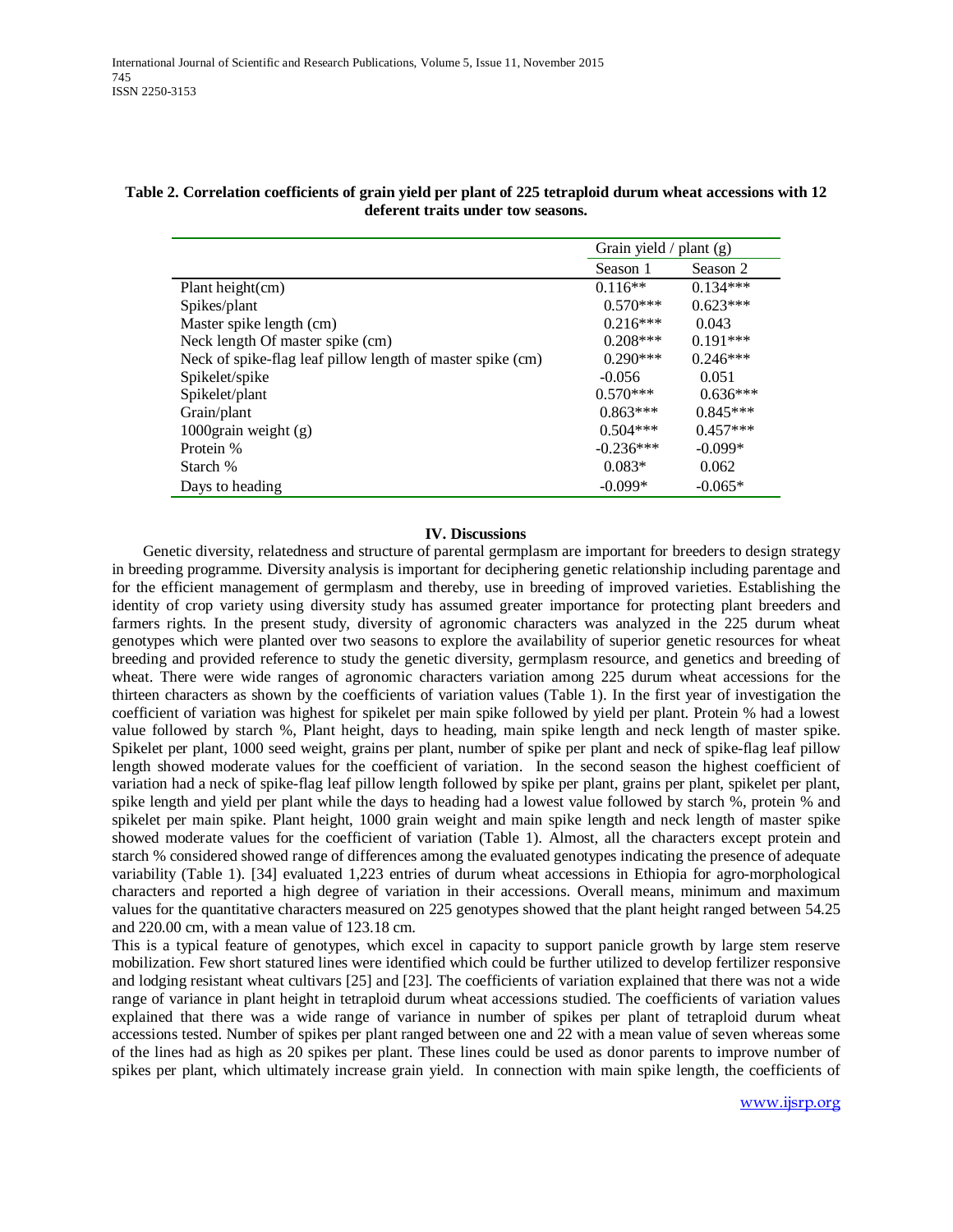variation values explained that there was a wide range of variance in second season and the combined analysis while there was not variance in first season. The average of main spike length was about 9 cm which was considered long. The long spikes with numerous spikelet and large kernels suggested that the yield potential was high. These traits probably resulted in the good yields. The coefficients of variation explained that there was a wide range of variance in neck length of master spike and main spike neck to flag leaf pillow distance, the result showed that most tetraploid durum wheat accessions tested had long main spike neck internodes and main spike neck to flag leaf pillow distance. Spikelet / spike and spikelet / plant were an effective yield component and a greater number would result in more grains per spike and plant, respectively. Therefore, positive heterosis is desirable for these traits, the coefficients of variation values of number of spikelet per spike showed that there was a wide range of variance in first season and the combined analysis while there was no variance in second season, some of the lines had high spikelet per spike. These lines could be used as donor parents to improve number of spikelet per spike which ultimately increase grain yield. The coefficients of variation values of number of spikelet per plant explained that there was a wide range of variance among materials tested. The high variation in number of grain / plant and yield / plant observed among genotypes, demonstrated that they had different capacities according to climate and environmental conditions. This variation was due, among other causes, to the different origins of the genotypes.

Some of the lines had thousand kernel weights as high as 50 g. These lines could be used as donor parents to improve seed weight which ultimately increase grain yield. Days to heading ranged from  $69 \sim 193$ , with a mean value of 170 days. Some of the accessions in this category could be used in breeding programme to develop early maturing varieties. According to coefficients of variation values there was no variation in grain protein and grain starch % among genotypes. Protein and starch % ranged from  $10.6 \sim 20.0$  and  $49.0 \sim 57.0$ , with a mean value of 14.7 and 51.7, respectively. To some extent, this result is consistent with [5] who reported that the protein content of wheat grains may vary between 10 % - 18 % of the total dry matter whereas the amount of starch contained in a wheat grain may vary between 60 % and 75 % of the total dry weight of the grain.

There was a positive and significant correlation between thousand kernel weight and grain yield per plant confirming the findings of [20], that thousand kernel weight increased the yield. Plant height, was significantly and positively correlated with grain yield per plant. [17] showed also that plant height and thousand kernels weight had significant positive correlation with grain yield and suggested that these traits could be used as a direct criterion for improving yield of durum wheat. Number of spikelet per spike had significant and positive correlation with grain yield in second season, and this maybe was due to much rain during grain filling period in the first season. The findings of these results emphasized the role of number of spikelet per spike upon ultimate increase of grain yield. Protein content was negatively correlated with grain yield. The inverse relationship between protein content and grain yield was found in numerous works in bread wheat [7] and [27], triticale [16] and durum wheat [30]. Main spike neck to flag leaf pillow distance, spikelet per plant and starch % had significant positive correlation with grain yield so that these traits could be used as a direct criterion for improving yield of durum wheat. Days to heading was negatively correlated with grain yield, corresponding well to previous reports [3] and [9] under drought condition for wheat, and they were reported negative correlation between neck length of master spike and grain yield those are in contrast with the findings of our study. There was a positive and significant correlation between number of spikes per plant and grain yield, [32] reported positive and significant correlation for this trait with grain yield. Positive correlation between spike per plant with grain yield by [22] and lack of significant genetic correlation of this trait with grain yield by [24] have been reported. Genetic correlation analysis of kernel number to its direct effects on grain yield showed that it had a high and direct positive effect on grain yield. Existence of positive correlation between kernel number and grain yield is contrary with the findings of [14], [33], [12], [32], [26] and [24]. Main spike length was positively correlated with grain yield. This result was in accordance with the previous study of [1] that showed in rainfed condition spike length had more direct positive effects on grain yield.

#### **V. Conclusions**

It is therefore, concluded that almost, all the characters except protein and starch % considered showed range of differences among the evaluated genotypes indicating the presence of adequate variability. Many lines could be used as donor parents to improve and increase grain yield of durum wheat. Significant positive correlations between plant height, spikes/plant, length of spike, peduncle length, neck of spike-flag leaf pillow, Length of master spike, spikelet/plant, grain/plant, 1000 grain weight and Starch % were positive and yield were found. This study suggested that by increasing these traits grain yield of durum wheat increases. Grain yield was negatively correlated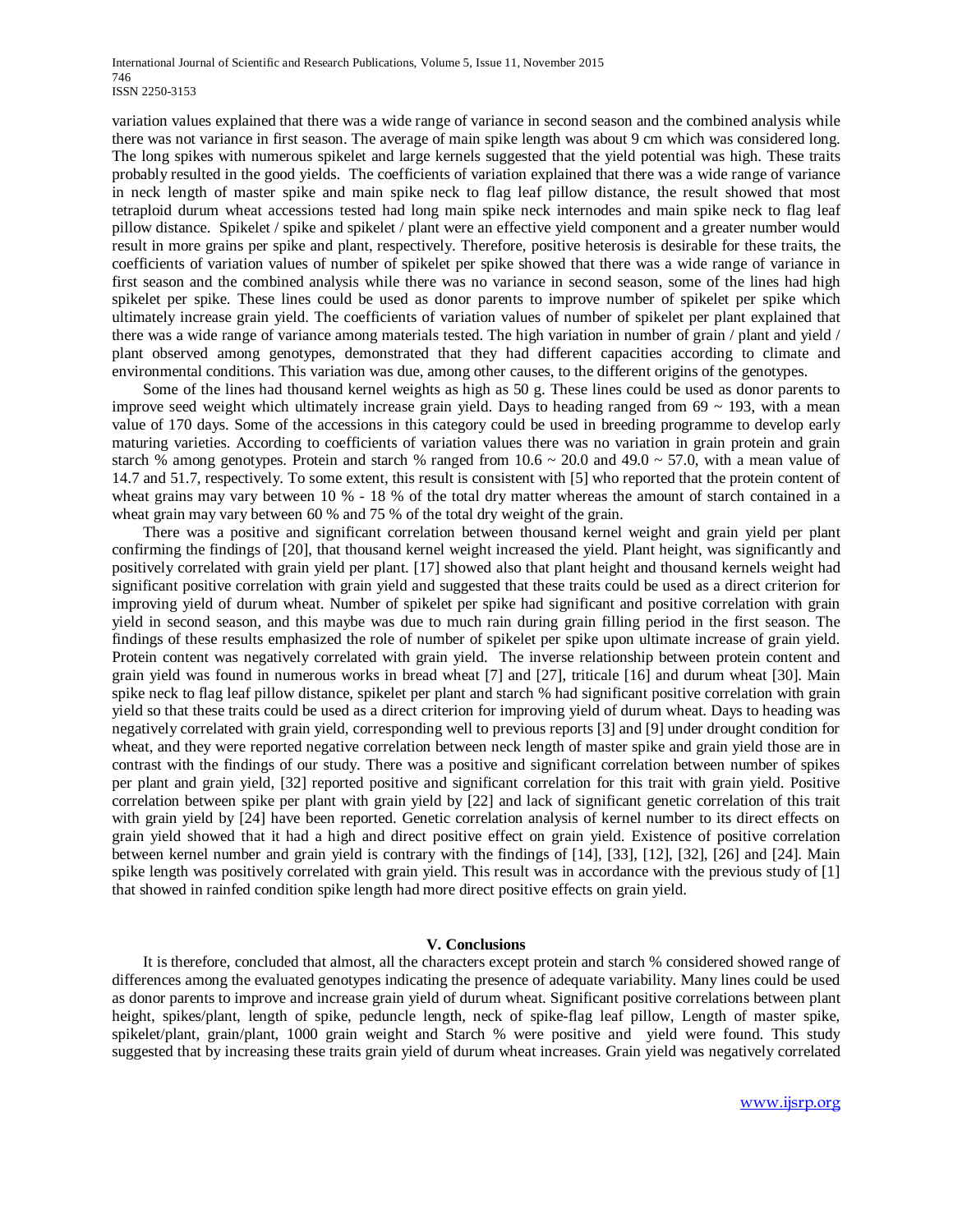International Journal of Scientific and Research Publications, Volume 5, Issue 11, November 2015 747 ISSN 2250-3153

with protein % and days to heading. It could be concluded that by increasing protein % and days to heading, grain yield decreases.

# **VI. References**

- [1] Ahmadizadeh, M., Shahbazi, H., Valizadeh, M., Zaefizadeh, M., 2011. Genetic diversity of durum wheat landraces using multivariate analysis under normal irrigation and drought stress conditions. Afric. J. Agric Res. 6(10), 2294–2302.
- [2] Anderson, W.K., 1986. Some relationships between plant population, yield components and grain yield of wheat in a Mediterranean environment. Aust. J. Agric. Res. 37, 219–233.
- [3] Annicchiarico, P., Pecetti, L., 1995. Morpho-physiological traits to complement grain yield selection under semi-arid Mediterranean conditions in each of the durum wheat type's mediterraneum typicum and syriacum. Euphytica. 86,191–198.
- [4] Autran, J.C., Galterio, G., 1989. Associations between electrophoretic composition of proteins, quality characteristics and agronomic attributes of durum wheat's II. Protein-quality associations. J. Cereal Sci. 9, 195–215.
- [5] Belderok, B., Mesdag, H., Donner, DA., 2000. Bread-Making Quality of Wheat. Springer, New York.
- [6] Bozzini, A., 1988. Origin, distribution, and production of durum wheat in the world. In Durum Wheat: Chemistry and Technology. G. Fabriani and C. Lintas, Editors. American Association of Cereal Chemists, St. Paul, MN. USA, 1–16.
- [7] Campbell, C.A., Davidson, H.R. and Winkelman, G.E., 1981. Effect of nitrogen, temperature, growth stage and duration of moisture stress on yield components and protein content of Manitou spring wheat. Can. J. Plant Sci. 61, 549–563.
- [8] Carrillo, J.M., Vasquez, J.F., Orellana, J., 1990. Relationship between gluten strength and gluten in proteins in durum wheat cultivars. Plant Breeding. 10, 325–333.
- [9] Ceccarelli, S., Acevedo, E., Grando, S., 1991. Breeding for yield stability in unpredictable environments: single traits, interaction between traits, and architecture of genotypes. Euphytica. 56,169–185.
- [10] D'Egidio, M.G., Mariani, B.M., Nardi, S., Novaro, P., Cubadda, R., 1990. Chemical and technological variables and their relationships: a predictive equation for pasta cooking quality. Cereal Chem. 672, 75–281.
- [11] Dexter, J.E., Matsuo, R.R., 1980. Relationship between durum wheat protein properties and pasta dough rheology and spaghetti cooking quality. J. Agric. Food Chem. 28, 899–902.
- [12] Ehdaei, B., Noormohammadi, GH., Kajbaf, A., Bozorgmehri, H., 1988. Genetic variation, heritability and correlation capabilities of agronomic traits of Khuzestan native hexaploid wheat cultivars. Ahwaz. Ag. J 12, 17–27.
- [13] FAO STAT., 2006. Statistical Yearbook (2005–2006).
- [14] Fonseca, S., Paterson, FL., 1968. Yield component heritabilities and interrelationships in winter wheat (Triticum aestivum L.). Crop Sci. 8, 614 – 619.
- [15] Freeze, D.M., Bacon, R.K., 1990. Row-spacing and seeding rate effects on wheat yields in the Mid-South. J. Prod. Agric. 3, 345–348.
- [16] García Del Moral, L.F., Boujenna, A., Yañez, J.A. and Ramos, J.M., 1995. Forage production, grain yield and protein content in dual-purpose triticale grown for both grain and forage. Argon. J. 87, 902–908.
- [17] Gashaw, A., Mohammed, H. and Singh, H. 2007. Selection criterion for improved grain yields in Ethiopian durum wheat genotypes. African Crop Science Journal. 15, 25–31.
- [18] Grafius, J.E., 1972. Competition for environmental resources by component characters. Crop Sci. 12, 364-378.
- [19] International Grains Council. 2002. World Grains Statistics, 13–17.
- [20] Koksal, Y., 2009. Path Coefficient analysis of some yield components in durum wheat (Triticum durum Desf.). Pakistan Journal of Botany 41, 745–751.
- [21] Lantican, M., Dubin, H., Morris, M., 2005. Impacts of International Wheat Breeding Research in the Developing World, 1998–2002. Mexico, D.F. CIMMYT.
- [22] Mahmood, A., Shahid, M., 1991. Inheritance of some agronomic characters in wheat (Triticum aestivum L.). Rachis. 1, 26–28.
- [23] Masood, S., Javaid, A., Rabbani, A. and Anwar, R., 2005. Phenotypic diversity and trait association in bread wheat (Triticum aestivum L.) landraces from Baluchistan. Pakistan Journal of Botany 37, 949–957.